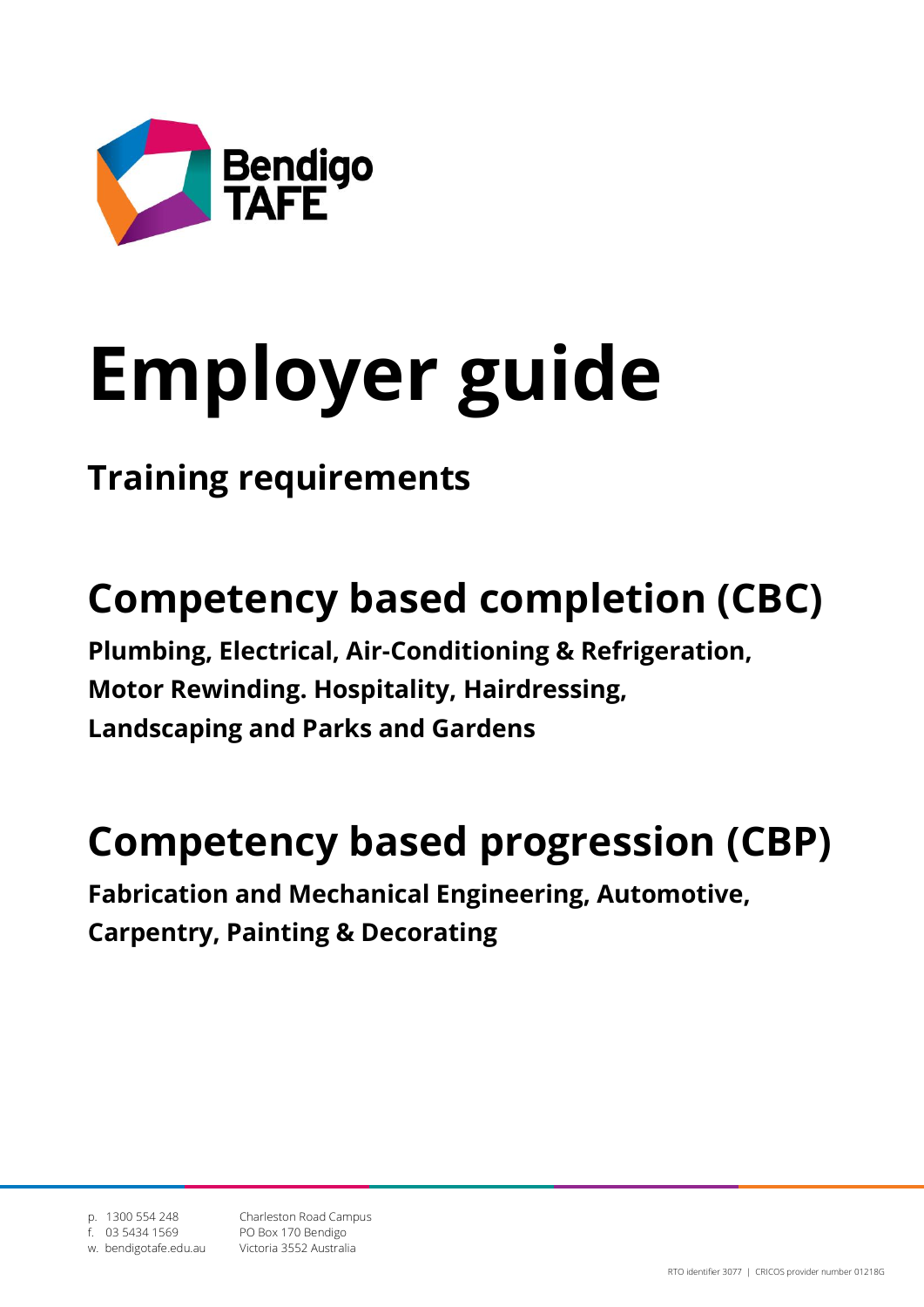

# **Table of contents**

Please note: Every effort has been made to ensure that the contents of this guide is accurate at the time of printing and is subject to change (22/10/2015).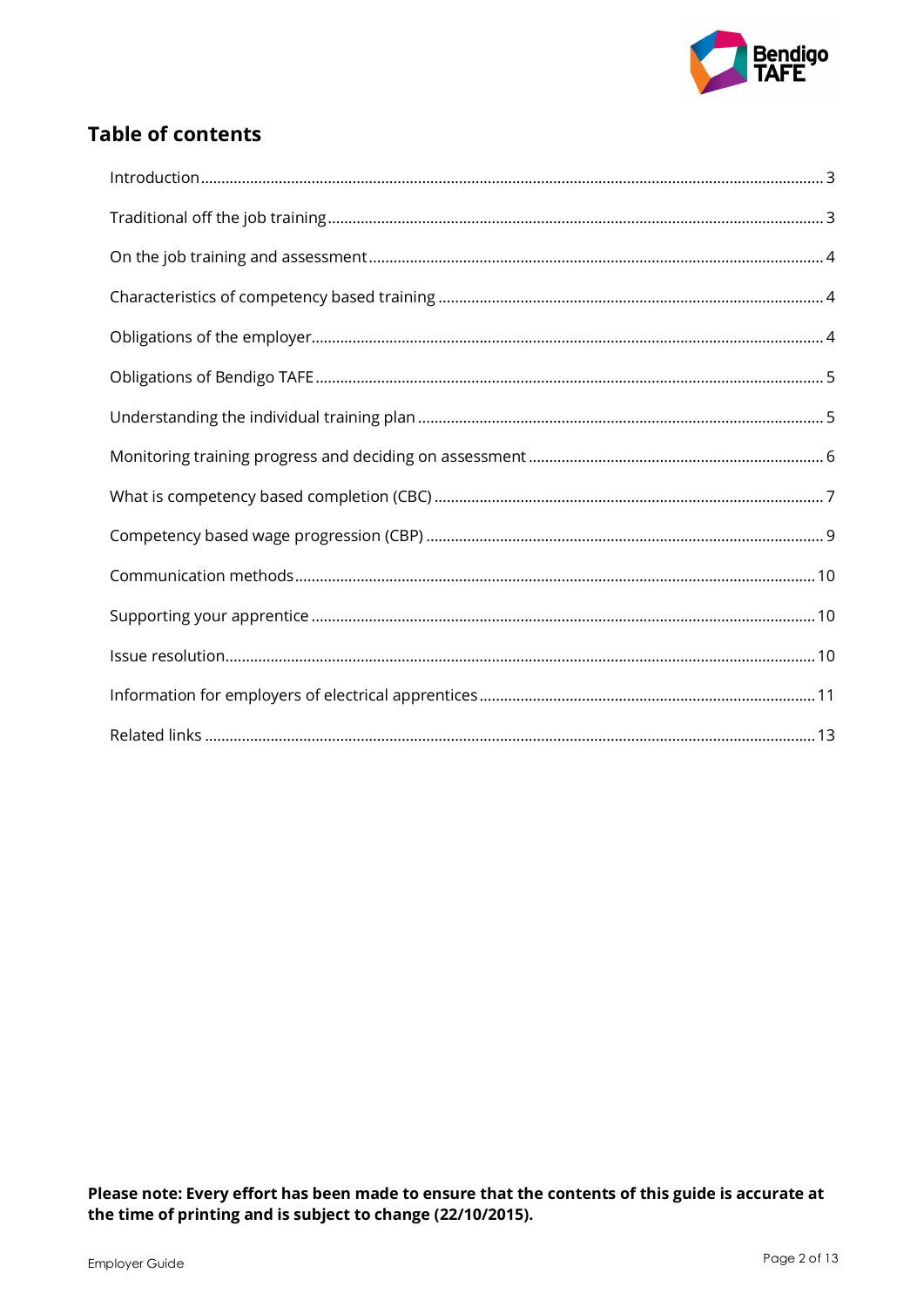

# **Please read this guide – it contains important information for employers.**

# **Introduction**

This employer guide is designed to help you better understand your role as an employer/supervisor in the training and assessment process required for your apprentice.

Please read this guide carefully and ask your Bendigo TAFE teacher/assessor if you need help in understanding its contents.

# **Training options**

- 1. **Traditional off the job training** is carried out by Bendigo TAFE, delivering offsite to training to apprentices. The duration of training may vary depending on how quickly the apprentice acquires the required competencies. The apprentice is required to attend this training and assessment at Bendigo TAFE. Timetables may vary but may include a day, a week, or blocks of weeks throughout the apprenticeship.
- 2. **Blended on the job training** (This option is not avaiable for Plumbing, Electrical, Refrigeration, and Engineering) is carried out in the workplace with you providing the appropriate training and taking part in the assessment process in partnership with the Bendigo TAFE teacher/assessor. With onsite training and assessment you will be required to play a much greater part in the training of your apprentice. This may also involve some traditional training at Bendigo TAFE

Please consider the following: Training for your apprentice will need to be structured in accordance with the following details. Please read them carefully before making your final decision on what style of training best suits your business and apprentice.

# **Traditional off the job training**

- Apprentices attend off the job training to learn the theory behind trade skills, and to start developing and honing their practical skills.
- An apprenticeship is a full time job. Apprentices may attend training one or more days in a week or in blocks of weeks, but the rest of the time they are learning how to apply that training in the workplace.
- It is when the theory and skills learnt at Bendigo TAFE are supported by workplace practice, repetition of tasks and guidance from supervisors that competence is most likely achieved.
- Competence is being able to perform to the standard expected in the workplace.
- Tradespeople are so highly valued in the labour market because of the confidence that industry has in the training they have undertaken with Bendigo TAFE and supported by workplace learning and application over time. This important aspect of apprenticeship training has not changed.
- Apprentices continue to undertake formal training and they will continue to apply their training in the workplace. The change is that they can progress according to their ability, rather than time served.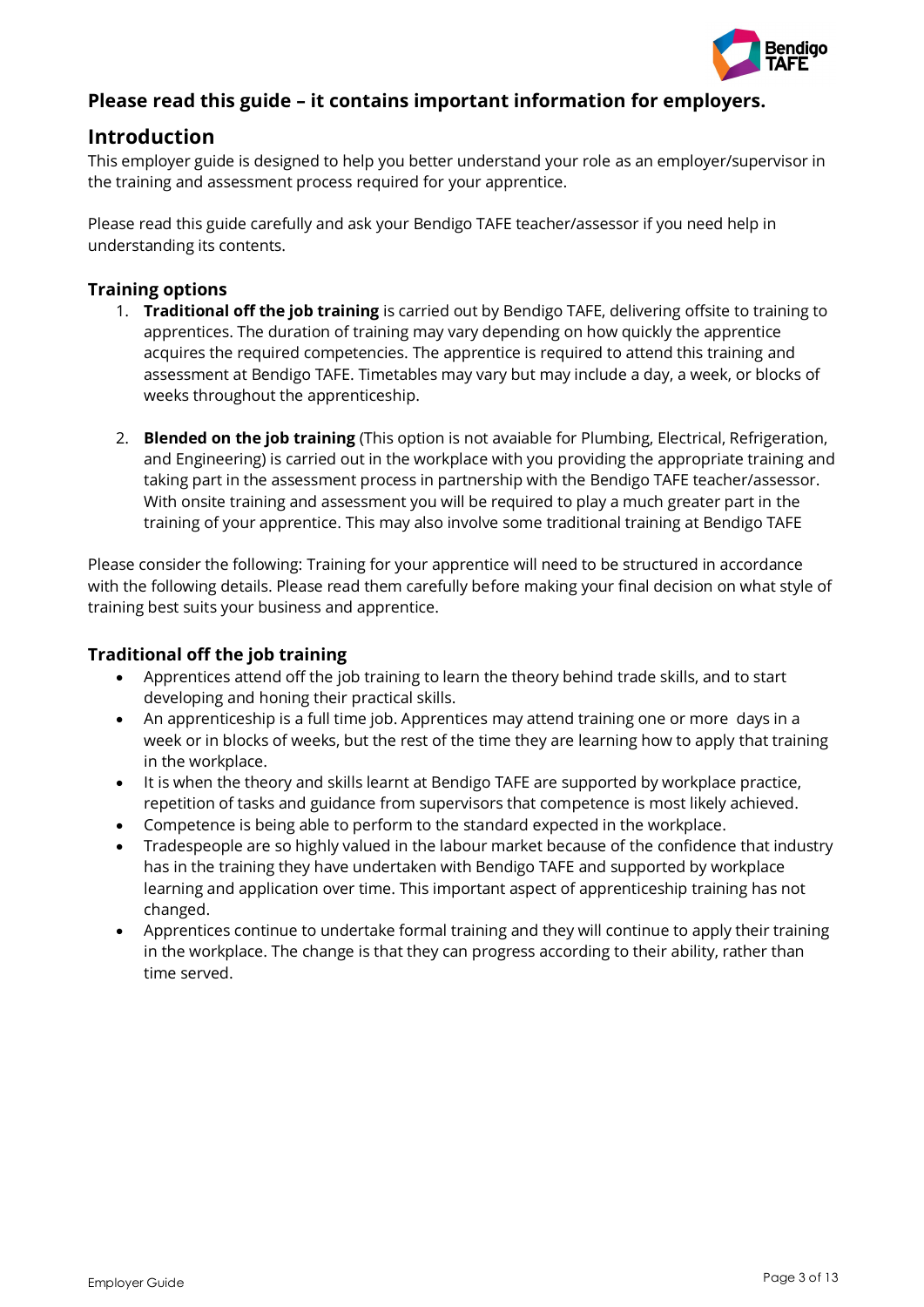

# **On the job training and assessment**

- You (or supervisor/mentor) will need to spend more time with your apprentice than compared to traditional training.
- You (or supervisor/mentor) will need to be available when the teacher/assessor visits the site to check on progress. This could be up to one hour per visit (all site visits will be prearranged and agreed to).
- During this visit you will be asked to verify information that has been recorded by your apprentice and then sign off the appropriate paperwork for competencies achieved.
- Your apprentice will be with you (or supervisor/mentor) each day of the working week (except school based apprentices). Your apprentice may be required to attend some training at Bendigo TAFE when it cannot be delivered onsite. This will be negotiated in the individual training plan. Your assessor is available to assist you in all matters relating to training and assessment.
- You will have a much greater say as to when your apprentice will be considered competent, as you are party to the signing off of each competency.

# **Competency based training and assessment has certain characteristics**

Apprentices can now progress according to their ability rather than the time they serve. This means that when your apprentice has achieved competency in all of the required units, they are deemed to be a qualified tradesperson. The amount of time taken to become competent will vary from person to person. This will depend on several factors:

- age and maturity
- previous experience in the trade or another trade
- how quickly they learn and apply that learning
- what opportunities they have to learn
- the quality and quantity of the training they receive
- exposure to all of the selected competencies
- attitude and motivation of the apprentice
- attitude and motivation of the employer
- accurate and clearly written assessment guidelines and tasks
- the quality and quantity of support from their employer, their teacher/assessor and their work colleagues
- effective communication between all parties
- timely resolution of disputes.

#### <span id="page-3-0"></span>**Obligations of the employer**

- You must have signed a training contract with your apprentice and the Apprenticeship Commission (organised by your Australian Apprenticeship Support Network).
- You must have signed an individual training plan with your apprentice and Bendigo TAFE.
- Identify the units in the individual training plan that you are unable to confirm competency on in your workplace for your apprentice.
- Ensure your apprentice is enrolled with Bendigo TAFE within three months of the date of commencement of the training contract.
- If your apprentice is not attending off the job training you must release the apprentice from routine work duties for a minimum of three hours per week averaged over a four week cycle. This time is to be spent for completion of theory components or extra training in specified areas.
- If your apprentice is training on the job, provide training with appropriate facilities and experienced people in tasks identified in the individual training plan, and assist the Bendigo TAFE teacher/assessor in verifying competence in those tasks.
- Allow your apprentice to attend off the job training (if applicable) to learn the theory behind trade skills, and to start developing and honing their practical skills.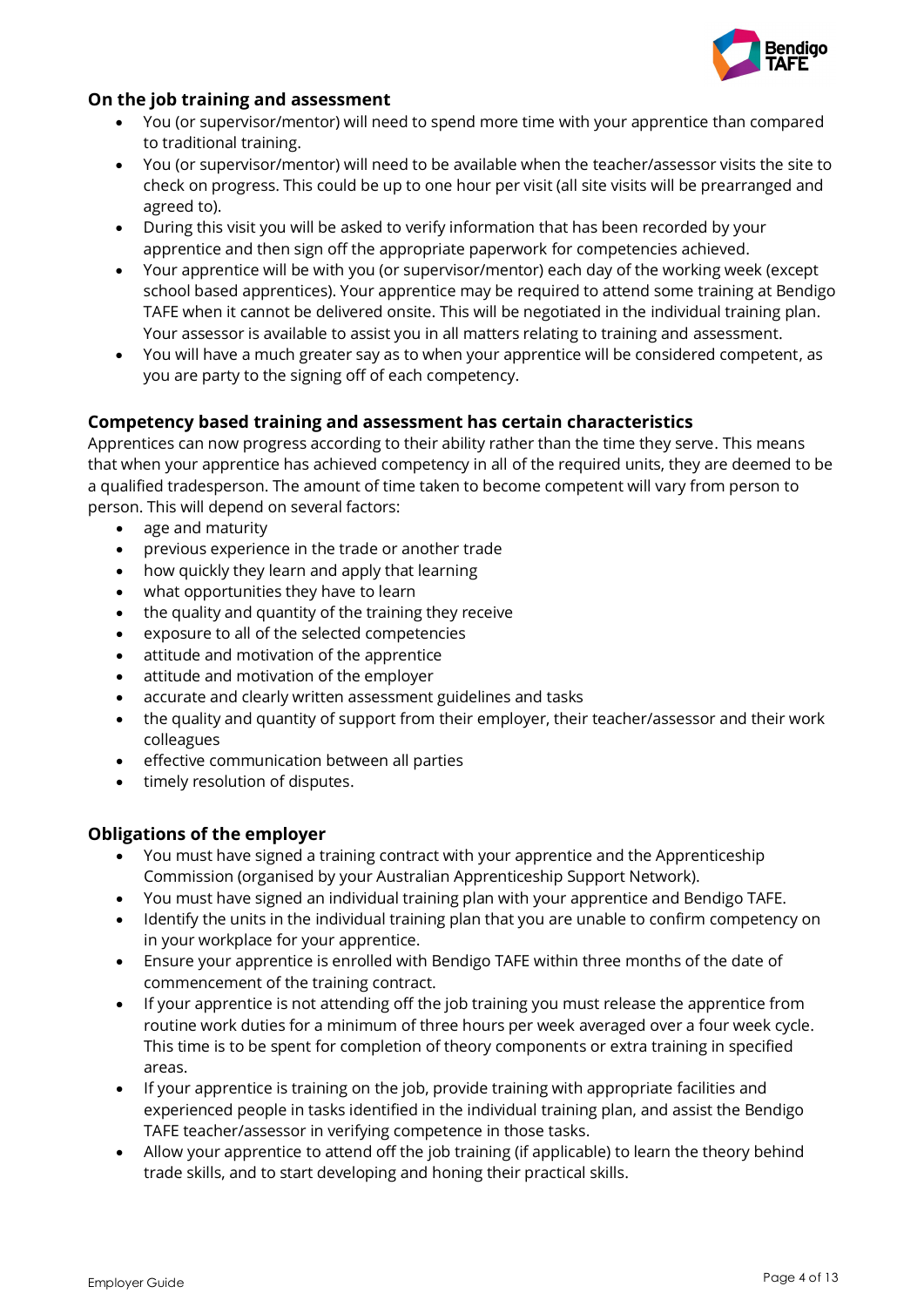<span id="page-4-1"></span>

# <span id="page-4-0"></span>**Obligations of Bendigo TAFE**

- Conduct a pretraining review. Identify recognition of prior learning (RPL) opportunity and assess numeracy and literacy levels to determine if assistance is required.
- Negotiate and develop a customised individual training plan signed and dated by all parties.
- Identify assessment strategies to assist you in measuring your apprentice's competence in identified tasks.
- Undertake a minimum of four contacts per training year with the employer either in person, via phone or in writing to discuss the apprentice's progress.
- For on the job training maintain monthly contact by fax, letter, phone or email with the apprentice and employer regarding the progression of the training.
- For off the job training maintain a minimum of four contacts per annum with the employer to discuss the apprentice's progress.
- Sign all eligible employer incentive claim forms.
- Maintain records of all communication, visits, training and assessment.
- Provide to the employer, written reports on the apprentice's progress at least twice a year.
- Negotiate and agree with the employer the units of competencies for which each party will confirm the apprentice for competency.
- Liaise with the employer to confirm apprentice competencies as required.

#### **Understanding the individual training plan**

The individual training plan is a negotiated means of delivering all the training and assessments that your apprentice needs to satisfactorily complete their apprenticeship. The employer, Bendigo TAFE and apprentice negotiate and agree about the training and assesment that will take place during the apprenticeship.

Negotiation means that both you and your apprentice, along with the teacher/assessor will make decisions on where, how and when the training and assessments will take place.

Each unit will be considered and decisions will be made how it can be delivered and/or assessed.

Bendigo TAFE will tailor an individual training plan to meet the needs of the apprentice's workplace. Sometimes there will be situations where you are not able to offer the full range of experiences for an apprentice to properly learn the trade, or where you want the apprentice to learn skills in new technologies not yet introduced to your workplace. In these situations you will need to rely on the Bendigo TAFE training assessment of the apprentice's competence.

The individual training plan outlines some of the major areas that you as the employer need to focus on in negotiations with Bendigo TAFE. Key areas include:

- competencies selected
- expected starting and completion dates for each competency and the delivery and assessment methods chosen
- how competency based completion or progression will be applied.

Upon negotiation of the individaul training plan, the employer can nominate which units they would like to confirm the apprentice's assessment for competency on, during the training. Regardless of these selections, for all Victorian apprentices who commenced training from 1 January 2011 (engineering apprentices who commenced training from 1 January 2008), the apprenticeship will be completed when Bendigo TAFE assesses the apprentice as competent and has gained confirmation from the employer that they have demonstrated the competencies necessary to complete their qualification, and by doing so complete their training contract.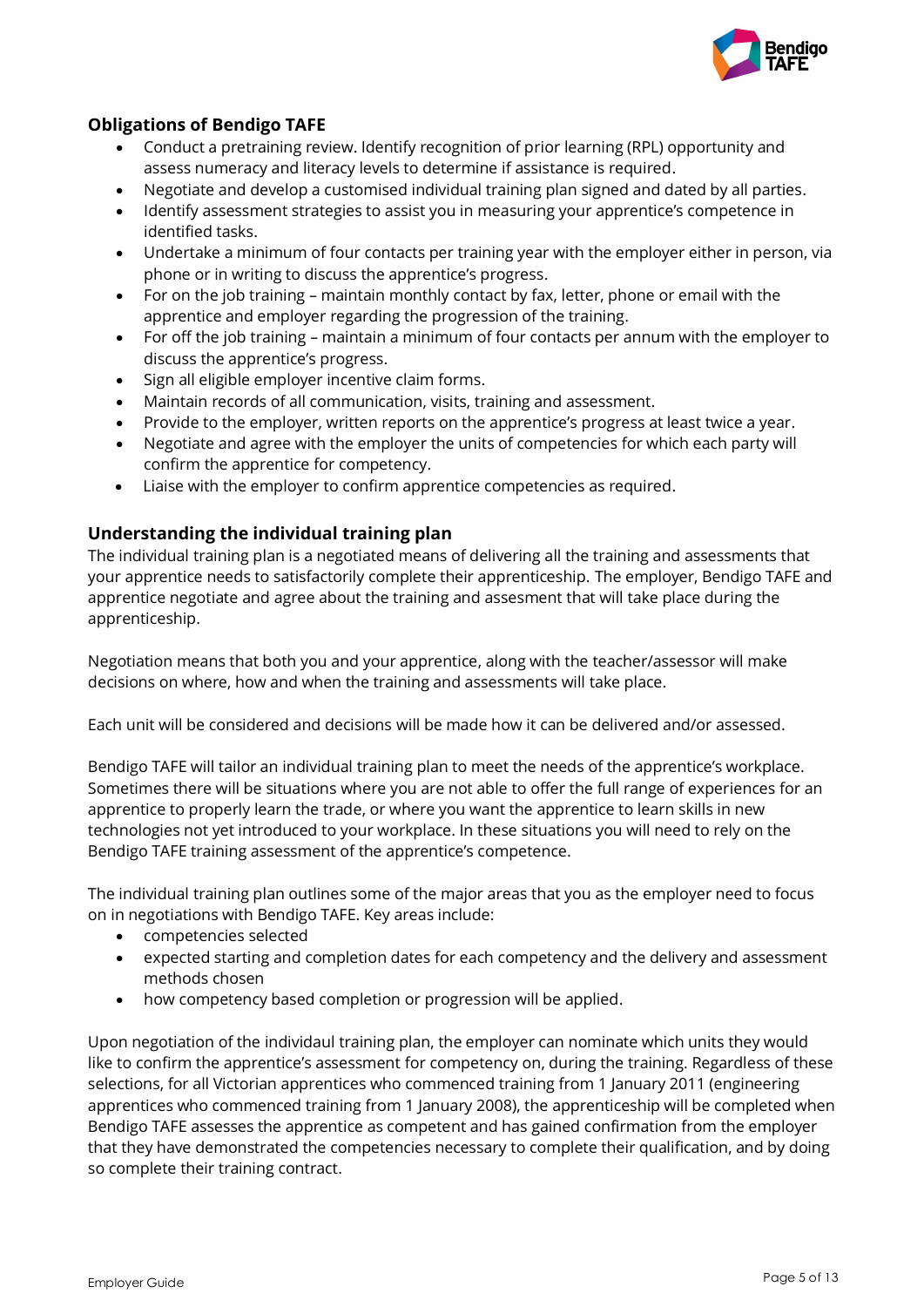

# <span id="page-5-0"></span>**Monitoring training progress and deciding on assessment**

Consider the following points before agreeing to, or organising an assessment:

- The apprentice has undertaken the tasks several times and can do them independently
- The apprentice has good knowledge of the theory relating to the task
- The apprentice understands how to plan, organise and sequence the task for a quality outcome
- The apprentice can work at a reasonable rate expected by industry and in a safe manner
- The employer, the apprentice and the teacher/assessor have all agreed that the apprentice is ready for the assessment and a suitable time has been organised
- The assessment may take place either onsite or at Bendigo TAFE, depending on arrangements determined in the individual training plan.

# **Attendance and class standards**

As per the agreed training contract and individual training plan, it is expected that your apprentice attends 100% of scheduled classes.

In the event that classes are missed due to illness or other personal reasons, you must inform the teacher(s) concerned on the day of the absence. Messages may be left on the teacher's voicemail or via email, or you can contact the apprenticeship and traineeship coordinator on 03 5434 1563 or email [apprenticeships@bendigotafe.edu.au.](mailto:apprenticeships@bendigotafe.edu.au)

In the case of illness over extended periods, a doctor's certificate is necessary. This will not automatically cover the lack of attendance, but will enable staff to arrange alternative training and assessments if appropriate.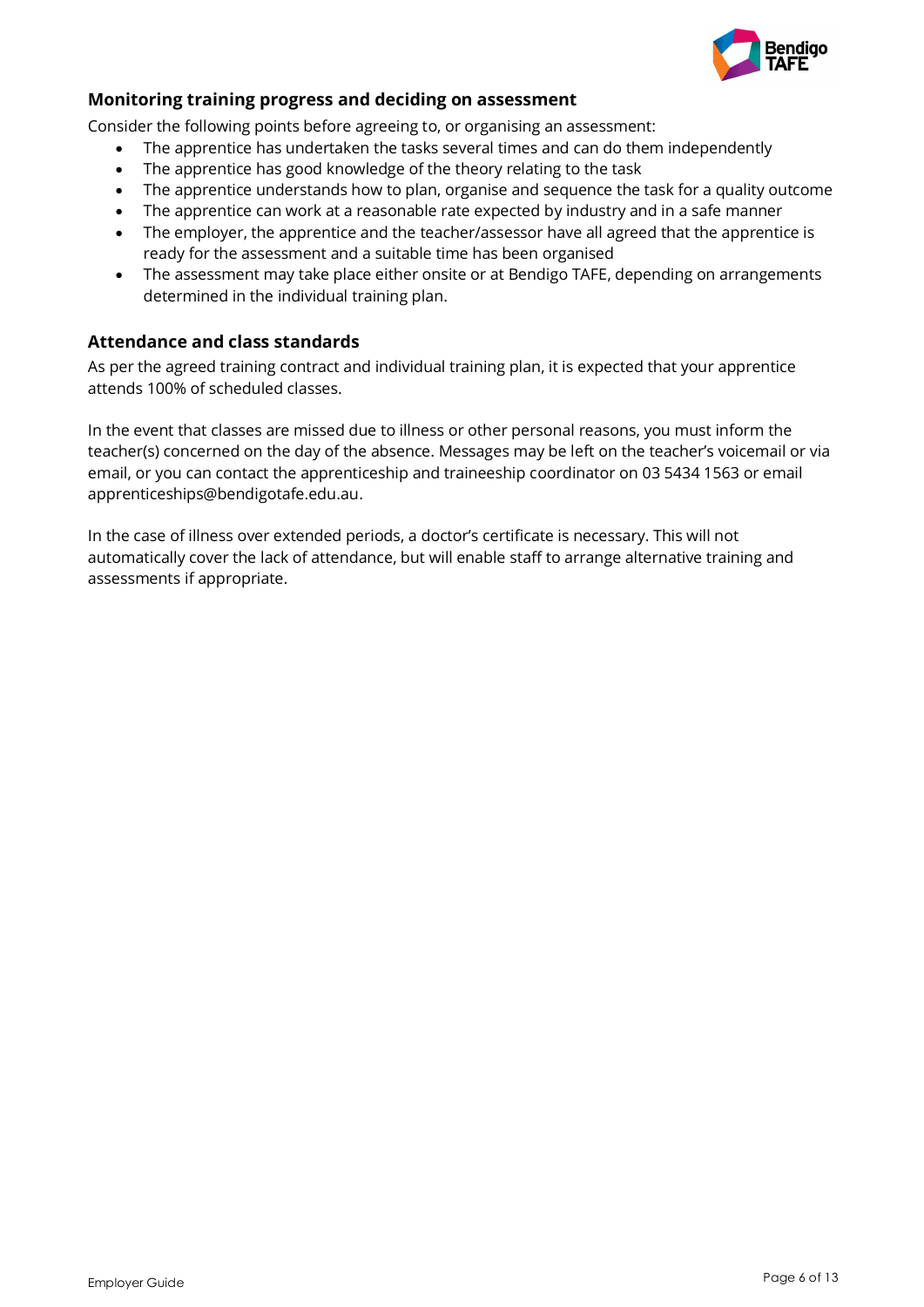

# **Competency based completion (CBC)**

What is CBC? It applies to all apprentices except engineering, automotive, (carpentry and Painting and Decorating – commencing training after 1/1/14). Previously, apprentices and employers have entered into an apprenticeship agreement for a nominal amount of time (three to four years) to achieve their trade papers. As a result of the new policy established by the [Council of Australian Governments](http://www.coag.gov.au/) (COAG), apprentices can now complete their apprenticeship once the competencies from the qualification have been successfully completed and confirmed by the employer.

Victorian apprenticeships now operate under competency-based training which places emphasis on the workplace application of attained knowledge and skills - not how long is spent or the amount of knowledge acquired in a formal learning environment.

Competency-based training allows apprentices to move through their apprenticeship efficiently while maintaining an emphasis on quality of work.

Once all parties agree, that all competencies outlined in an individual training plan have been achieved, the apprentice can complete their apprenticeship before the nominal completion date on the training contract.

Competency based completion impacts on apprenticeships in many ways:

- improved training delivery strategies, through improved integration between on and off-the job training
- increased participation rates through a more attractive training option
- increased retention and completion rates
- demonstrated quality training outcomes, through effective strategies to gauge workplace performance.
- May reduced nominal training terms where competency has been achieved

Formal training for apprenticeships is 'competency-based'. This means that apprentices are assessed on the skills they can demonstrate, the tasks they can perform and the underpinning knowledge they have gained that allows them to effectively perform their work. Employers can progress their apprentice through the apprenticeship as they reach milestones in their competence.

For successful completion of the apprenticeship, two things are required:

- Bendigo TAFE must confirm that the apprentice has successfully completed their formal training, and
- the employer must confirm in writing to Bendigo TAFE that the apprentice has successfully completed the on-the-job training.

The nominal term of an apprenticeship is specified in the training contract and indicates a period in which the apprenticeship is expected to be completed.

As all apprenticeships are competency based, the actual completion date may be significantly different to the expected completion date indicated in the Training Contract. When the competencies from the individual training plan have been taught and assessed by Bendigo TAFE, we seek periodic confirmation with the employer that the apprentice is competent of performing that competency in the workplace. The method and the intervals/stages of confirmation will be discussed when the individual training plan is being negotiated.

Once all the competencies have been confirmed by the employer, the apprenticeship and qualification are completed simultaneously and the apprentice will be certified as competent by the State Training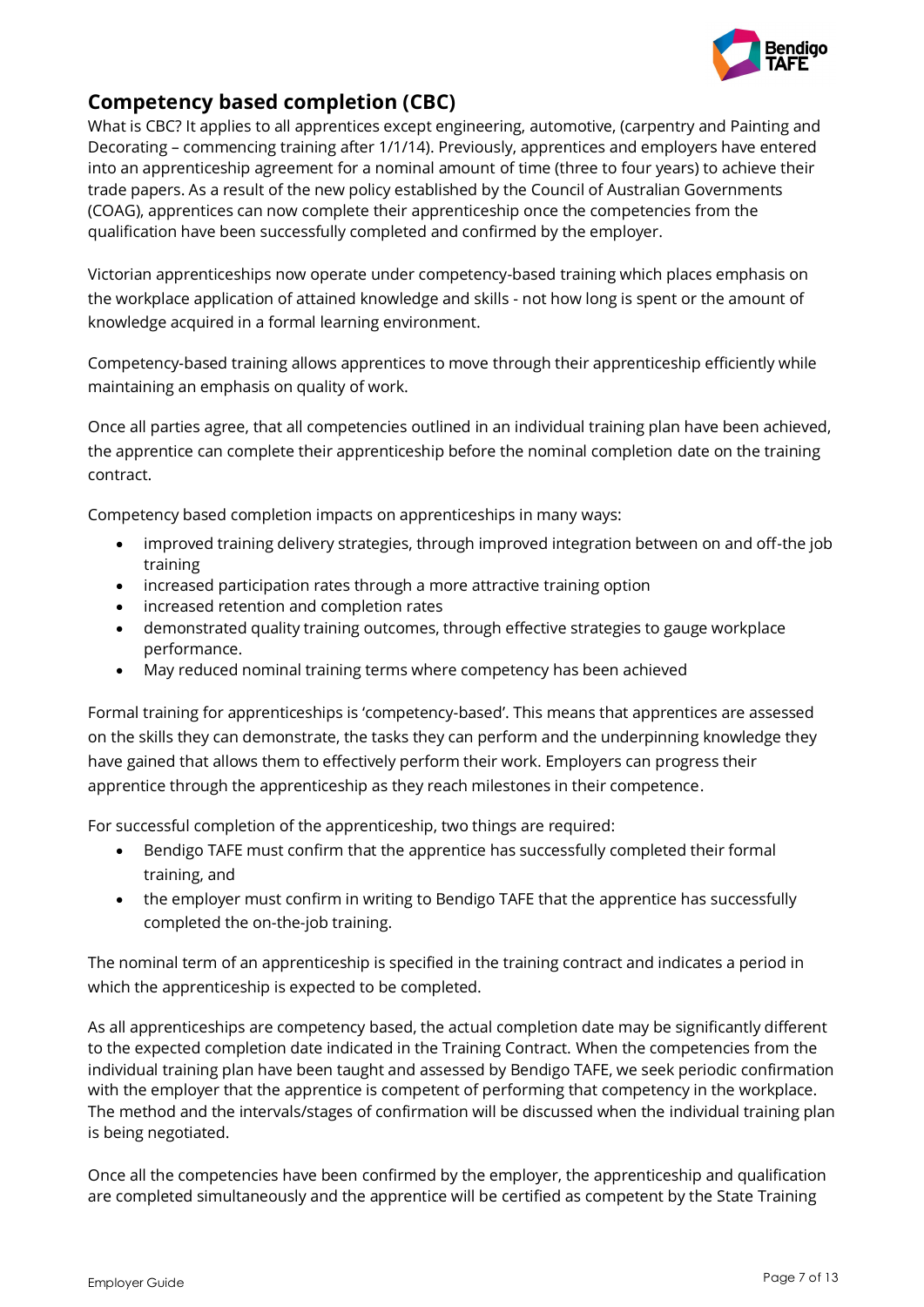

Authority. There is no longer a need to make special application for early release or to serve the nominal completion date as per the training contract.

Bendigo TAFE is required to seek final employer confirmation of competency in the workplace in writing. The method of receiving the confirmation will be made clear to the employer when the individual training plan is being developed

The employer will confirm the competency of the apprentice to Bendigo TAFE.

It is important for employers to understand that the date of confirmation will conclude the apprenticeship and your apprentice therefore trade qualified.

For employers of electrical, motor rewinders and refrigeration apprentices only – due to the eProfiling system currently in operation for electrical motor rewinders and refrigeration apprentices and employers, Bendigo TAFE recommends using this system as a CBC system also, thus eliminating another authorisation process. You can elect this one step procedure at the individual training plan negotiation stage.

Wages are not affected by competency based completion.

For information on terms and conditions, contact Fair Work on 13 13 94 or www.fairwork.gov.au or your relevant industry organisation.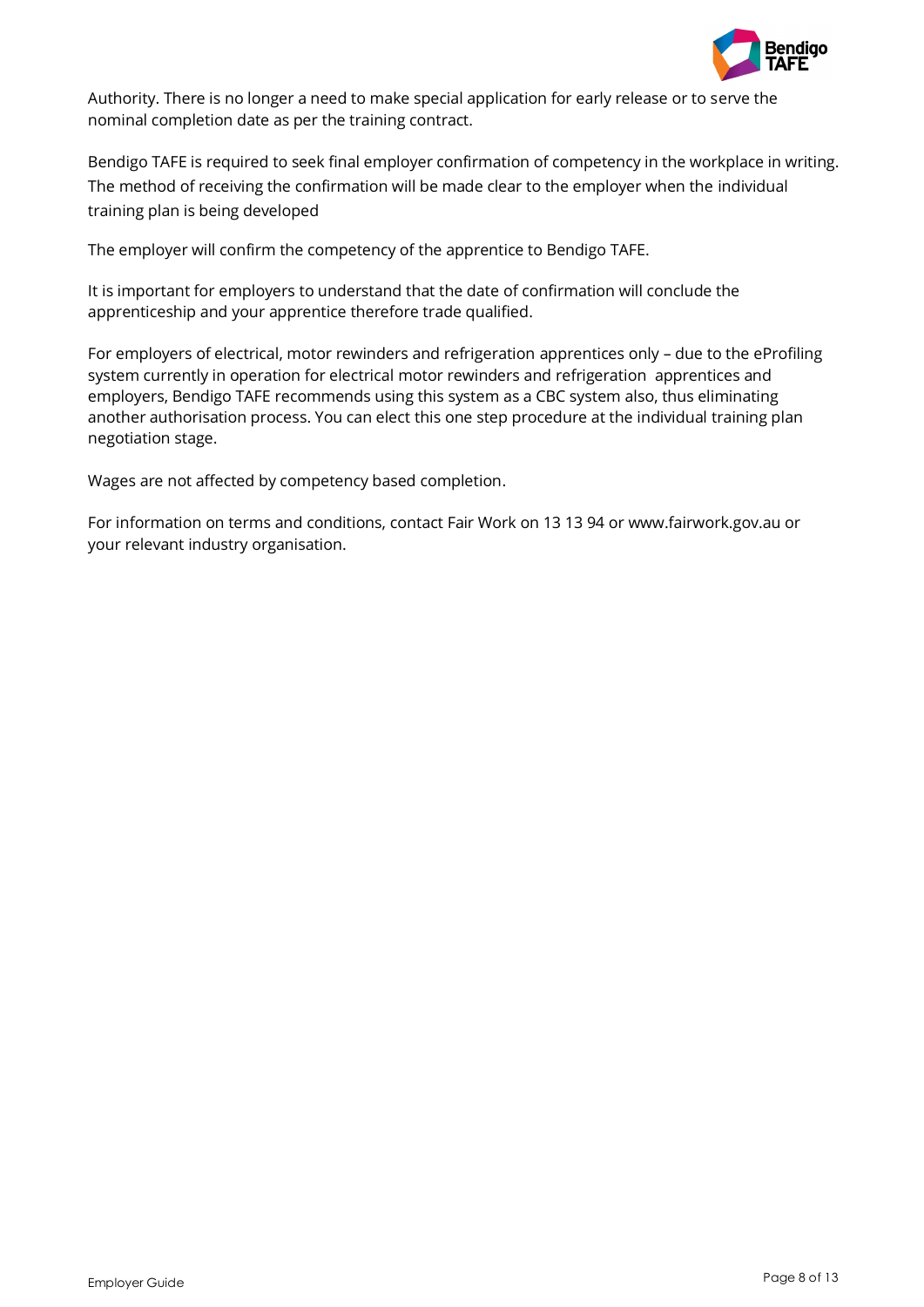

# **Competency based progression (CBP) and wage progression (engineering, automotive and construction industries**

# **apprentices only)**

The Manufacturing and Associated Industries and Occupations Award 2010 and the Building and Construction General on-site Award 2010 allows for an apprentice's wage to progress through each of the four stages (formerly years) of the apprenticeship on achievement of 25% of the total competency in the training qualification, and for the apprenticeship to be fully completed when 100% of competencies are achieved.

Competency based pay progression and completion means that unless employers fully understand the implications of signing off competencies, they may mistakenly authorise an increase in pay levels or early completion of the apprenticeship.

Engineering - For further clarification refer to Clause 25.6 (a) of the Manufacturing and Associated Industries and Occupations Award 2010

Building and Construction - For further clarification refer to: Building and Construction General on-site Award 2010 (12/12/2013)<http://www.fwc.gov.au/awardsandorders/html/PR545521.htm>

| <b>Stage of</b><br>apprenticeship | <b>Entry, exit and progression requirements</b>                                                                                                                                                                                          |
|-----------------------------------|------------------------------------------------------------------------------------------------------------------------------------------------------------------------------------------------------------------------------------------|
| Stage 1                           | Entry, nil requirements.                                                                                                                                                                                                                 |
| Stage 2                           | An apprentice enters Stage 2.<br>On attainment of 25% of the total competencies for the relevant<br>qualification specified in the individual training plan: or 12 months* after<br>commencing the apprenticeship; whichever is earlier. |
| Stage 3                           | An apprentice enters Stage 3.<br>On attainment of 50% of the total competencies for the relevant<br>qualification specified in the individual training plan: or 12 months* after<br>commencing Stage 2: whichever is earlier.            |
| Stage 4                           | An apprentice enters Stage 4.<br>On attainment of 75% of the total competencies for the relevant<br>qualification specified in the individual training plan: or 12 months* after<br>commencing Stage 3: whichever is earlier.            |
|                                   | <b>Exit</b> - Upon the attainment of 100% of the total competency for the relevant<br>qualification specified in the individual training plan.                                                                                           |
|                                   | *Subject to clause 15.17 - Lost time (Manufacturing and Associated industries and Occupations<br>Award 2010)                                                                                                                             |

Previously, apprentices and employers have entered into an apprenticeship agreement for a nominal amount of time (three to four years) to achieve their trade papers. Now, for all apprenticeships, the apprentice can complete their apprenticeship once the competencies from the qualification have been successfully completed and confirmed by the employer.

Competency based progression means that as an apprentice completes a progression point, they may be entitled to a wage increase.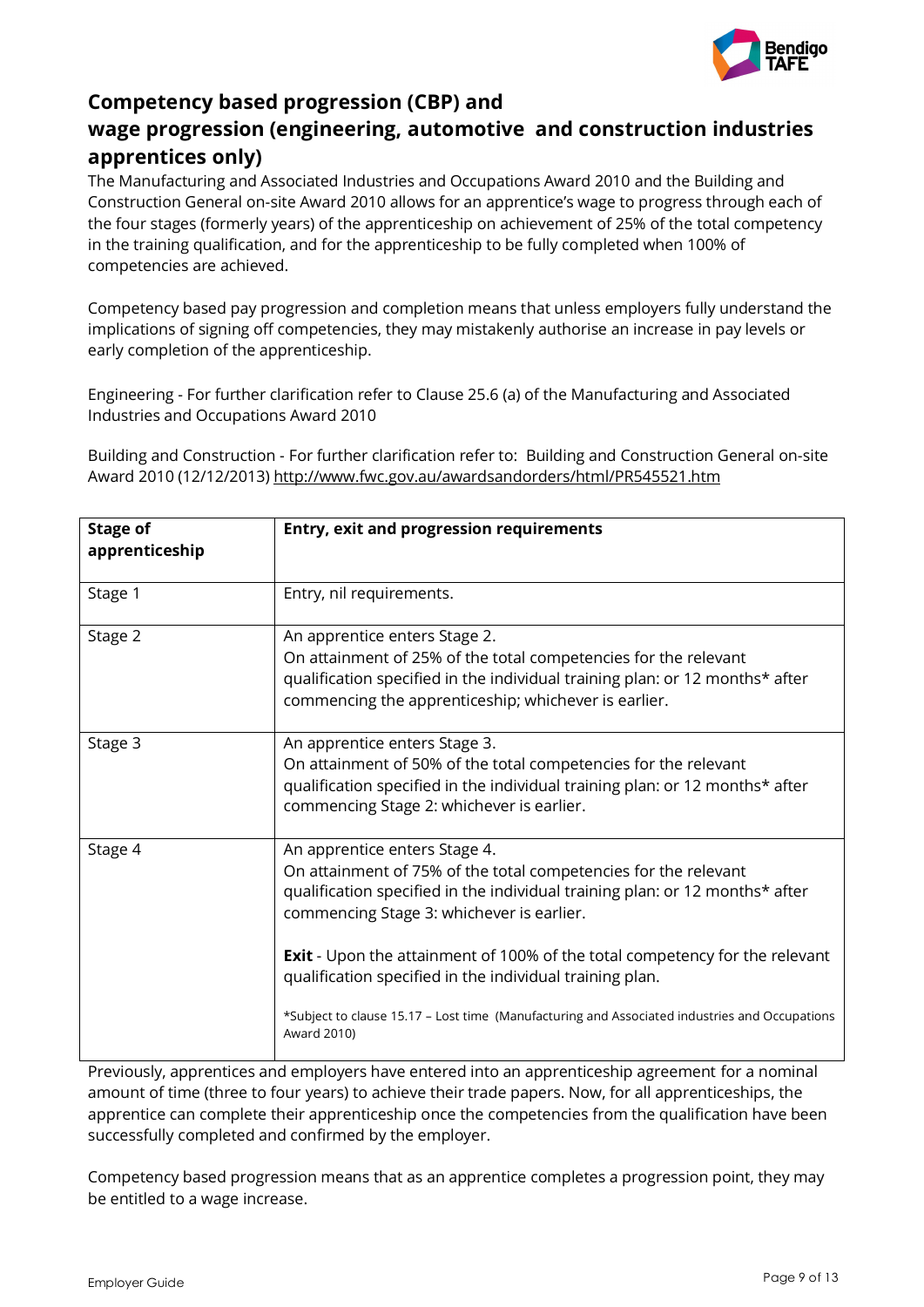

Progression points are triggered at 25%, 50% and 75% of completion of the apprenticeship.

When the competencies from the individual training plan have been taught and assessed by Bendigo TAFE to the progression point listed above, we seek confirmation with the employer that the apprentice is competent of performing those competencies in the workplace. Employers will be sent a confirmation letter which is prompted at each stage of progression for every apprentice.

Once all of the competencies have been confirmed by the employer, the apprenticeship and qualification are completed simultaneously and the apprentice will be certified as competent by the State Training Authority. There is no longer a need to make special application for early release or to serve the nominal completion date as per the training contract.

For all queries regarding wages or other terms and conditions, contact Fair Work on 13 13 94 or www.fairwork.gov.au or your relevant industry organisation.

#### **Communication methods**

- We will contact you via mail, email, phone or text messages.
- All site visits will be prearranged and agreed to.
- You are welcome to visit Bendigo TAFE. Please contact Bendigo TAFE to arrange an appointment.
- You will be provided with progress reports and results information.
- Our Apprenticeship and traineeship coordinator is available Monday to Friday, from 8.30am to 5.00pm for all your apprenticeship needs.

#### **Supporting your apprentice**

- Your apprentice is commencing a competency based training and assessment process that will lead him/her to becoming a qualified tradesperson.
- Competency is when an apprentice can consistently demonstrate the skills and knowledge, to industry standard, as outlined in your apprentice's assessment. The number of times needed to prove this will vary from apprentice to apprentice. Signing off a competency is very important as it cannot be revoked. For this reason it should be clearly understood exactly who within your company has the authority to sign off on competency related paperwork and communicate this clearly to Bendigo TAFE. If practical, to help eliminate confusion, this task should be allocated to only one person in your organisation.
- Competency standards are written by industry experts and are kept current by the Industry Skills Council.
- You can assist your apprentice in gaining the experience he/she needs by providing the opportunity to work on numbers of varied tasks with other qualified staff.

#### **Issue resolution**

Sometimes things go wrong. If you find that issues are not being resolved and tension is increasing, try some of the following suggestions:

- Find the cause of the problem and talk it through.
- If the matter is to do with training and/or assessment, call your teacher/assessor.
- If it is about terms and conditions of the apprenticeship, call 1300 722 603 for your nearest apprenticeship field officer (AFO) Busy at Work.
- For wage information, contact Fair Work Ombudsman on 13 13 94 or at www.fairwork.gov.au
- If you have concerns about the level of service from your teacher/assessor, call the apprenticeship and traineeship coordinator at Bendigo TAFE on 03 5434 1563 or at [apprenticeships@bendigotafe.edu.au](mailto:apprenticeships@bendigotafe.edu.au)
- The opportunity to discuss any matters about training and assessment is always available to you and your apprentice and a disputes resolution process is available.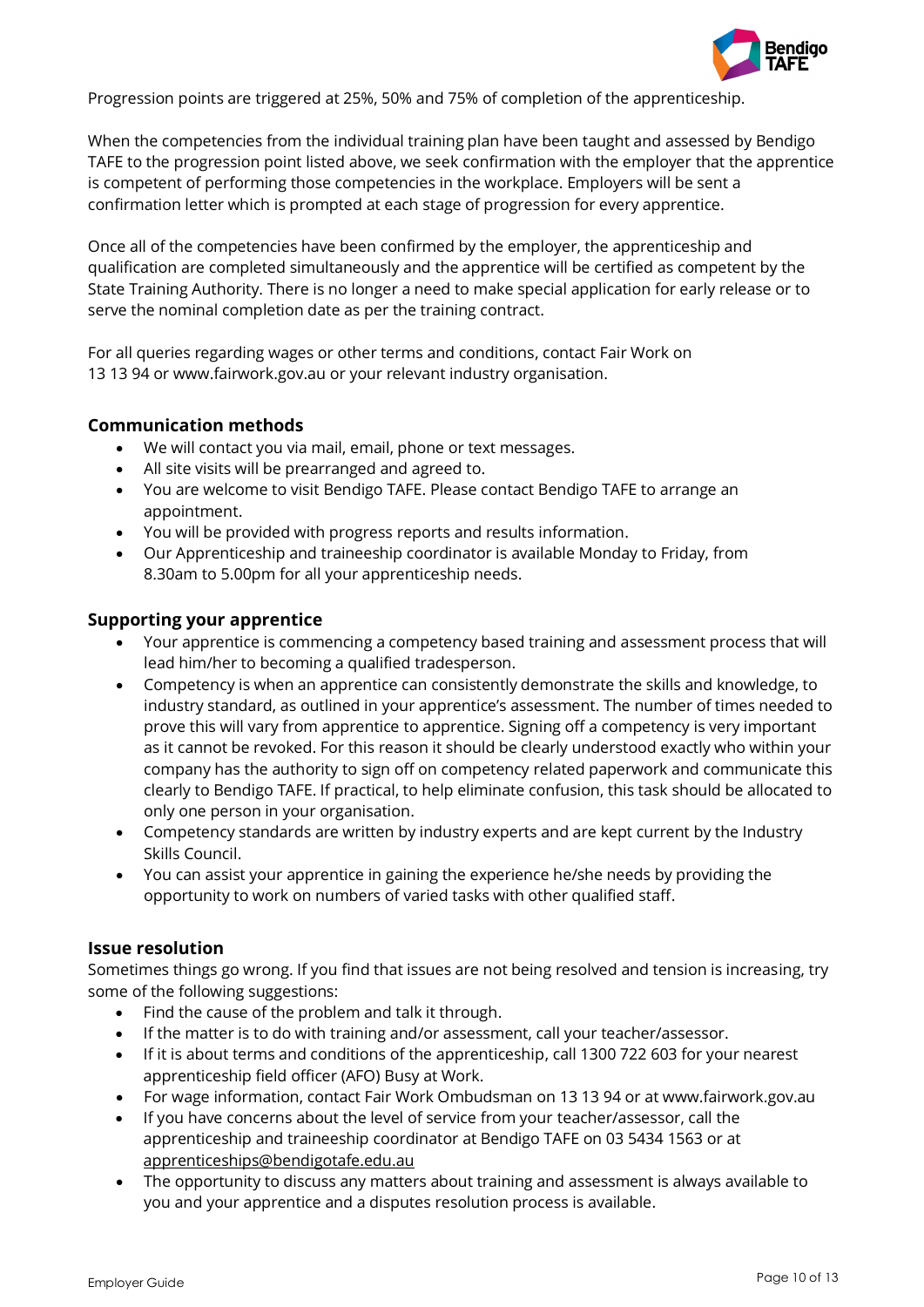

# **Information for employers of electrical apprentices – profiling and CBC What is profiling?**

Profiling is an innovative approach to gathering information about the on the job work experiences of apprentice electricians. It is used by Bendigo TAFE, championed by employers, to gain evidence of an apprentice's competence for the award of a national electrical qualification.

Specific workplace information is systematically gathered and collated into informative reports for the above mentioned parties. This is one component of a three part training program to develop competence of apprentice electricians. These components are:

- on the job training
- off the job training
- a final "capstone" assessment (known as LEM/LEA in Victoria).

Typically, the off the job component requires the successful completion of technical modules by attending training at Bendigo TAFE. The on the job component requires the development of a profile of workplace experience/exposure for each apprentice. A final assessment is conducted to meet licensing requirements.

# **Profiling and CBC**

Due to the eProfiling system currently in operation for electrical apprentices and employers, Bendigo TAFE recommends you using this system as a CBC system also; thus eliminating another authorisation process. You can elect this one step procedure at the training plan negotiation stage.

If you choose for profiling to operate independently of CBC, we will be periodically asking you to confirm your apprentice's ability to perform competencies in the workplace with regular correspondence. On completion of the Bendigo TAFE structured training, regardless of the way you choose to proceed with the above, you as the employer will be sent a final letter of completion with clear instructions that by us obtaining your written confirmation of the final units of competency being complete, your apprentice is fully qualified and this will signal the end of the apprenticeship.

# **How is the profile created?**

The on the job profile is created by capturing and reporting on an apprentice's work experience against industry determined competency standards. The information covers quality, breadth and range as well as supervision of the apprentice's workplace experiences.

The apprentice completes and submits a data card via the web each week to provide the required information. Reports on the apprentice's work experience (a profile) are then generated periodically.

#### **What does profiling do?**

Profiling provides evidence for:

- monitoring the development and performance of competency required in producing quality work
- the assessment and attainment of a national qualification
- the attainment of an electrical workers licence
- the need (or otherwise) for job rotation
- allocating work.

#### **Why do we need profiling?**

Bendigo TAFE needs evidence from the workplace/work site to help them monitor and assess an apprentice's competency development. They need a good quality, efficient and effective way of gathering this information. A specially designed web based electronic data capture system or profiling system has been developed to manage the process.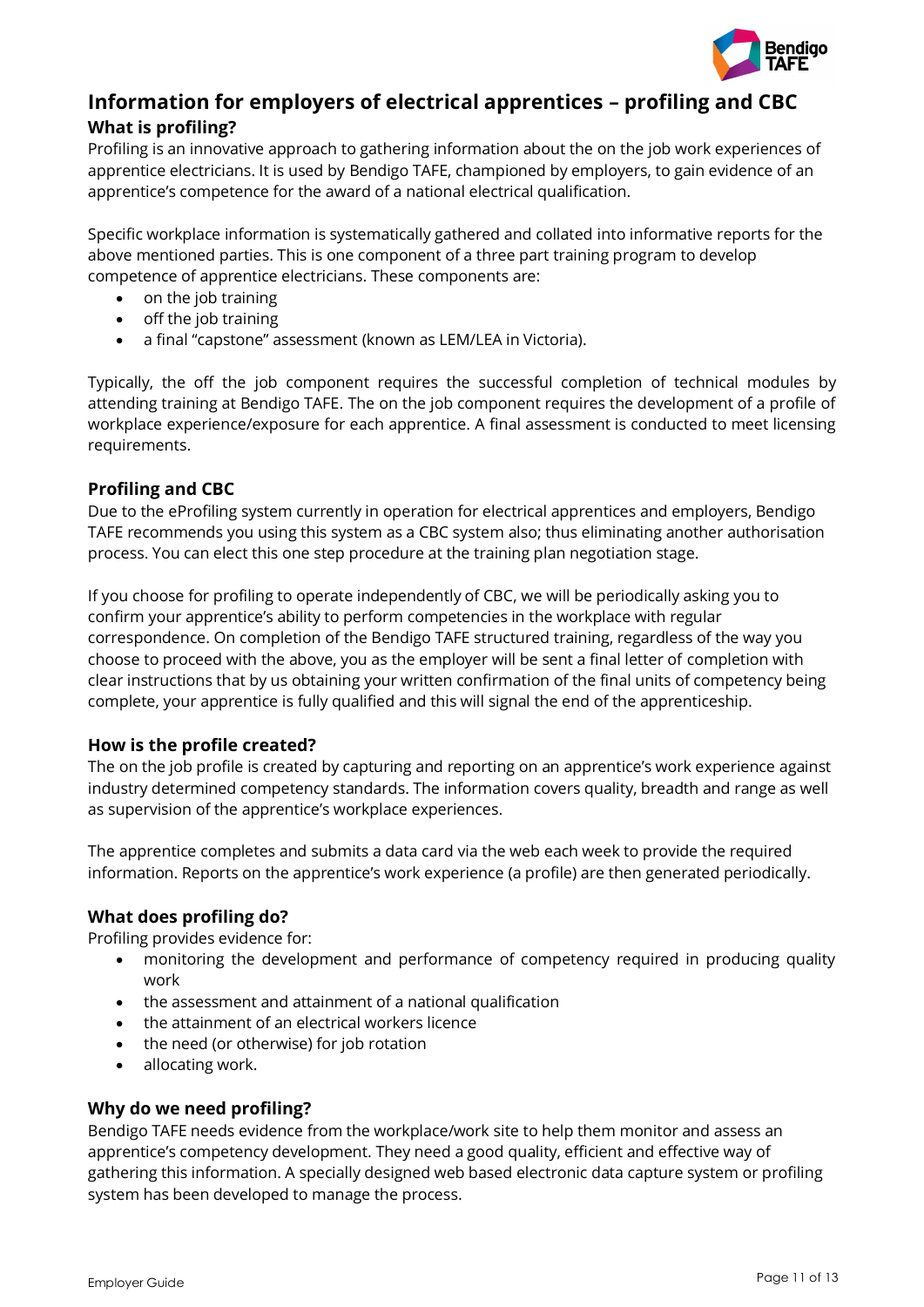

# **What are the benefits of profiling?**

Profiling as one part of the training program helps to ensure that:

- competent people that are critical to a company's competitiveness and long term survival are appropriately qualified
- qualifications awarded by registered training organisations (RTO's) across Australia are of a consistent and high standard
- Bendigo TAFE is provided with the critical workplace information needed to make good decisions
- employers are provided with good information about an apprentice's overall performance and competency development.

# **Are there other advantages?**

Profiling also has other advantages including:

- it is the singular industry approved national system of gathering evidence that is non-intrusive to the workplace
- it can improve bottom line profitability and productivity
- it helps improve safety outcomes
- it fosters the supply of good formal evidence for reporting against business quality assurance measures and other formal benchmarks or regulatory requirements
- it can ease recruitment and allocation of work both locally and nationally
- it enables appropriate work to be allocated to apprentices with confidence.

# **What part does profiling play in assessment?**

Assessment for a national qualification is now the responsibility of Bendigo TAFE, in partnership with the employer and apprentice. The profiling system:

- is not a standalone assessment tool in itself but part of the overall assessment process
- is a powerful tool that aids in the assessment process
- is a passive, almost non-intrusive system
- avoids the most intrusive aspects of other competency assessment approaches by relying on a partnership between the apprentice and the employer/supervisor to report on everyday workplace activities
- collects regular evidence of an apprentice's ability to: plan to carry out a range of jobs, carry out the jobs and complete the jobs to the performance standards set by industry (national competency standards).

#### **Do all apprentice electricians have to use profiling?**

Yes, with the support of all key industry stakeholder bodies, profiling is the industry preferred and recommended method for the collection of the on the job evidence for assessments for apprentice electricians. It is intended that profiling will be adopted across the full range of the electrotechnology industry apprenticeship training programs including electrical, refrigeration, lifts, instrumentation and electronics, because It facilitates:

- a singular process for gathering workplace evidence
- formal workplace information and evidence
- limited intervention in the workplace of assessors
- improvements in safety and safe work practices.